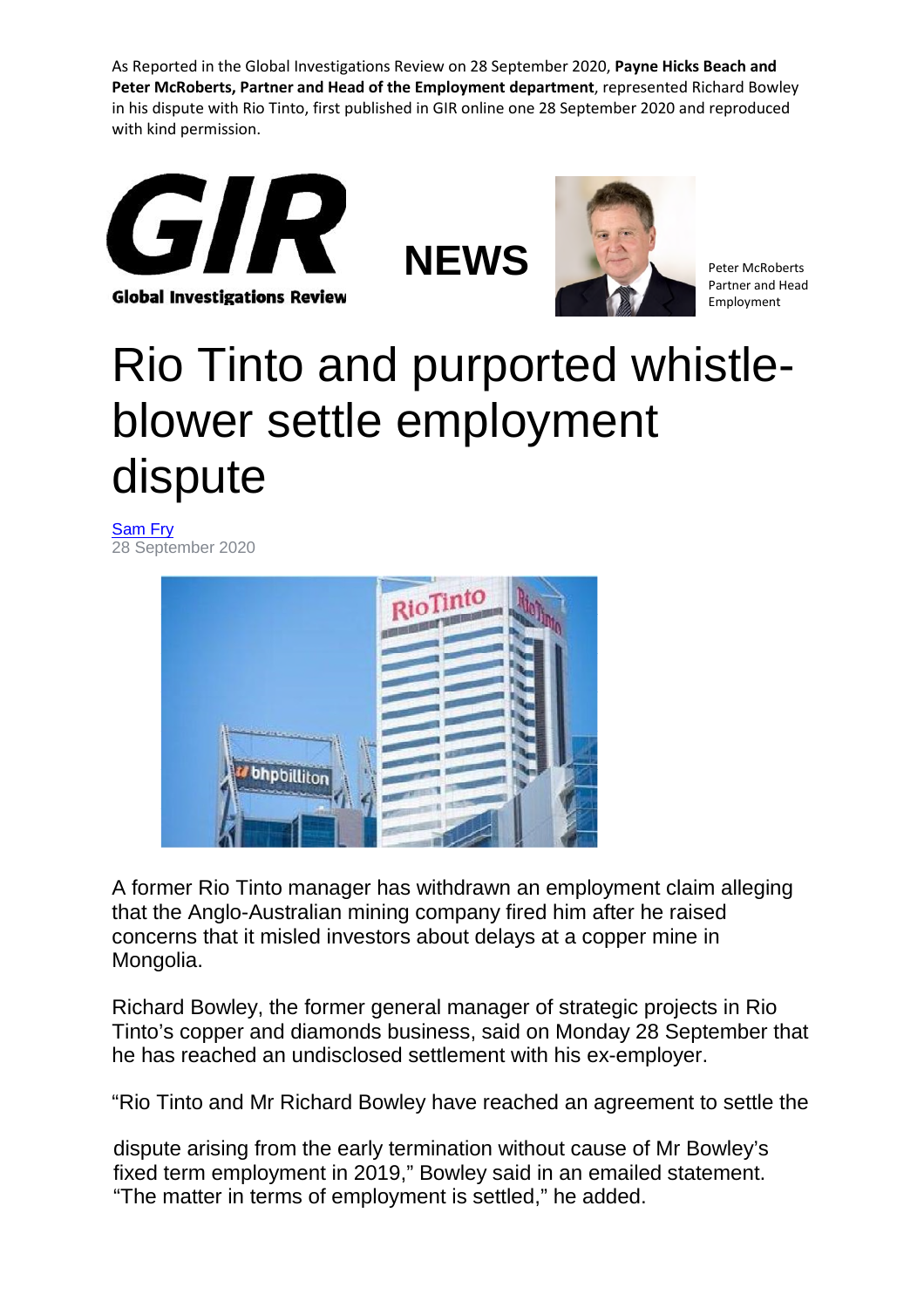A Rio Tinto spokesperson confirmed that a settlement has been reached. Neither party revealed the terms of the agreement.

Bowle[y said in April t](https://globalinvestigationsreview.com/article/1225053/sfo-contacts-ex-rio-tinto-executive-over-fraud-allegations)hat the UK Serious Fraud Office (SFO), as well as financial regulators in the UK, Australia and Mongolia, had contacted him after he alerted the agencies to his allegations in March.

Since then, the US Securities and Exchange Commission (SEC) has als[o](https://www.ft.com/content/3537bf78-6aed-4588-9c15-5f14375f0f60?accessToken=zwAAAXRoEqcYkc81N794au1FiNOcFV8UN18PYA.MEQCIFYEQs3t5QfJB4yj5KZrehQtFTwTPZdK4FmGZkm0a9g5AiAXh75GNV2QHkkujHiBCynpuebQKLb1kzJV7XkNUoF5Mw&sharetype=gift?token=72edadb5-8778-4eb4-a451-8d0d0ed132f5) [reportedly c](https://www.ft.com/content/3537bf78-6aed-4588-9c15-5f14375f0f60?accessToken=zwAAAXRoEqcYkc81N794au1FiNOcFV8UN18PYA.MEQCIFYEQs3t5QfJB4yj5KZrehQtFTwTPZdK4FmGZkm0a9g5AiAXh75GNV2QHkkujHiBCynpuebQKLb1kzJV7XkNUoF5Mw&sharetype=gift?token=72edadb5-8778-4eb4-a451-8d0d0ed132f5)ontacted Bowley about the matter. None of the agencies have said that they have opened investigations into Bowley's claims. Bowley filed the unfair dismissal suit in July 2019, claiming the company fired him in March that year after he raised concerns that Rio Tinto had violated its disclosure obligations by waiting too long to announce projected delays at its copper mine in Oyu Tolgoi, Mongolia.

According to a witness statement Bowley submitted to the employment tribunal, he told the vice president of HR in Rio Tinto's copper and diamond business in July 2018 that he believed the company's Oyu Tolgoi mine project was running \$300 million over budget and 12 months behind schedule.

Rio Tinto told investors in October 2018 that despite challenging ground conditions the Mongolian project was on target to meet its projected \$5.3 billion budget, as well as its 2020 completion date.

The mining company altered this projection in July 2019 when it said that the project's estimated budget was expected to rise by between \$1.2 billion and \$1.9 billion due to the forewarned ground conditions. Rio Tinto also pushed the mine's completion date back by between 16 and 30 months.

Rio Tinto instructed Baker McKenzie in 2019 to investigate Bowley's allegations that the company had been too slow to reveal the Mongolian mining delays to shareholders. Rio Tinto said in April that the law firm's investigation concluded that the company's Oyu Tolgoi disclosures did not mislead the market.

Rio Tinto previously challenged the jurisdiction of the UK tribunal to rule on Bowley's employment claim, arguing that the former manager was employed by the mining company's Singaporean subsidiary and worked in Mongolia. A three-day hearing on this issue was set to begin on Monday, the day Bowley announced the settlement agreement.

The Uyo Tolgoi copper mine i[s reportedly t](https://www.reuters.com/article/us-mining-riotinto-mongolia/mongolia-overseas-investigators-probe-oyu-tolgoi-corruption-claims-as-ex-minister-re-arrested-idUSKCN1PN0OY)he subject of a number of ongoing investigations, including a probe by Mongolian authorities into claims a former finance minister illegally profited from the sale of mining